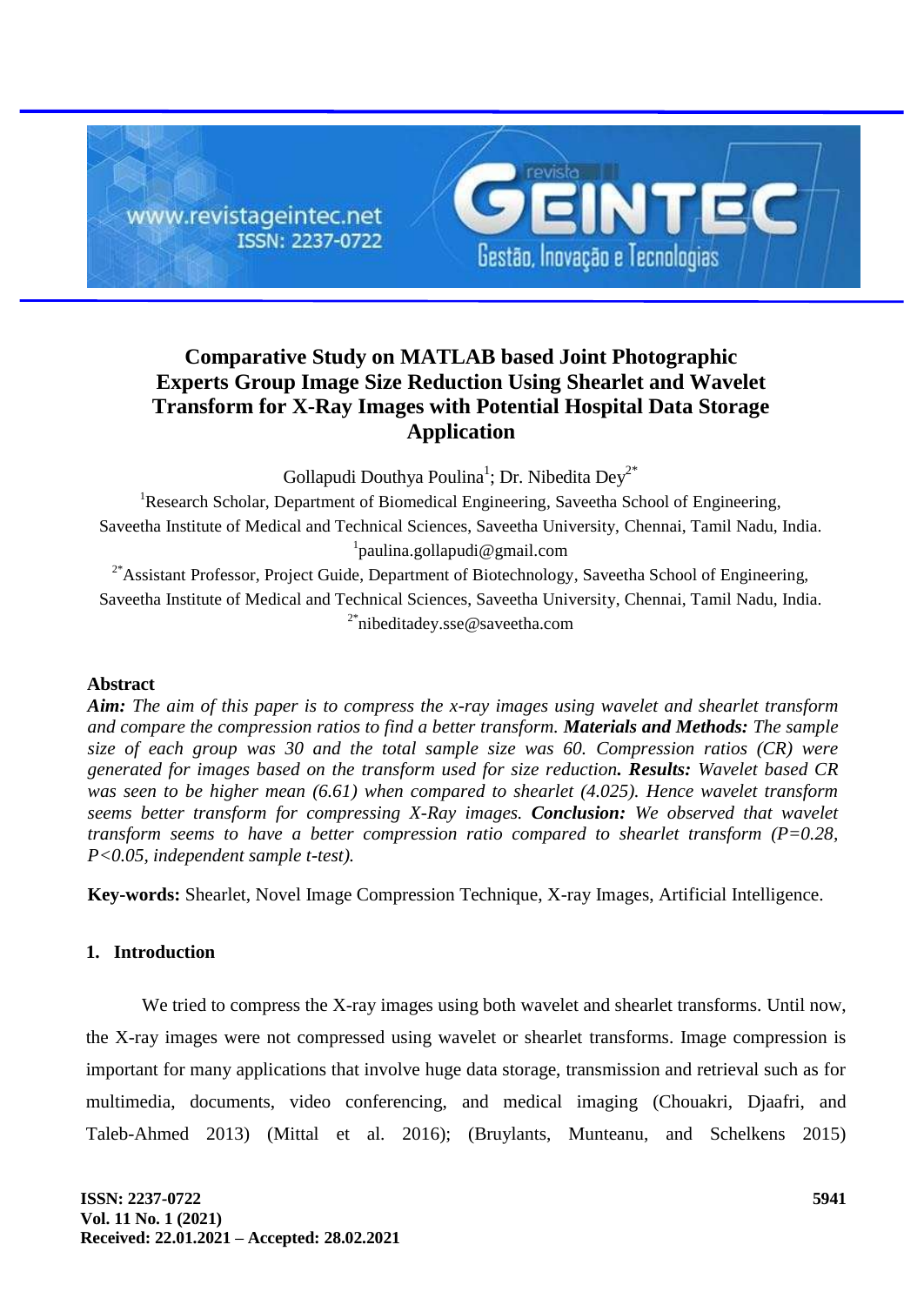[\(Chouakri, Djaafri, and Taleb-Ahmed 2013\).](https://paperpile.com/c/DGijtE/b66U) The objective of image compression technique is to reduce redundancy of image data in order to be able to store and transmit data in an efficient form [\(Sanchez and Bartrina-Rapesta 2014\);](https://paperpile.com/c/DGijtE/tG8b) [\(Juliet, Rajsingh, and Ezra 2016\)](https://paperpile.com/c/DGijtE/N93P) [\(Nashat and Hussain Hassan](https://paperpile.com/c/DGijtE/EDM8)  [2016\).](https://paperpile.com/c/DGijtE/EDM8) By image compression there won't be any loss in the data and also storage space was saved [\(Asraf, Akbar, and Jafri 2006\)](https://paperpile.com/c/DGijtE/LEOe) [\(Al-Jarrah et al. 2015\)](https://paperpile.com/c/DGijtE/pGTG) [\(Asraf, Akbar, and Jafri 2006\).](https://paperpile.com/c/DGijtE/LEOe) The shearlet is a multiscale structure, which permits productive encoding of anisotropic highlights in multivariate issue classes. Shearlets are regular expansions of wavelets [\(Easley, Labate, and Colonna 2009\).](https://paperpile.com/c/DGijtE/TZra) The overall purpose of this paper is to compress the x-ray images using wavelet and shearlet transform and compare the compression ratios to find a better transform.

In 2016, Nashat and team worked on improving spatial resolution, providing compression ratio and PSNR value, better performance quantitatively and visually for images in terms of several metrics (CR=6.45) [\(Chouakri, Djaafri, and Taleb-Ahmed 2013\)](https://paperpile.com/c/DGijtE/b66U) [\(Nashat and Hussain Hassan 2016\).](https://paperpile.com/c/DGijtE/EDM8) The wavelet transform was applied to each vector and some of the high frequency components were suppressed based on threshold criteria [\("Website" n.d.; Alarcon-Aquino 2013\).](https://paperpile.com/c/DGijtE/ORLz+DcBi) Fractal image compression produces high compression ratio with good image quality, but consumes more time for encoding (CR=34.75) [\(Sridhar, Rajesh Kumar, and Ramanaiah 2014\).](https://paperpile.com/c/DGijtE/b7Ty) The visual perception demonstrates the high quality of ECG signal restitution where the different ECG waves are recovered correctly, results obtained are evaluated in terms of compression ratio and mean square error which are, respectively, around 1:8 and 7% [\(Mittal et al. 2016\)](https://paperpile.com/c/DGijtE/IsFu) [\(Chouakri, Djaafri, and](https://paperpile.com/c/DGijtE/b66U) Taleb-Ahmed 2013) [\(Al-Jarrah et al. 2015\).](https://paperpile.com/c/DGijtE/pGTG) That was the motivation for researchers to try to present a better transform coding methodology.

Previously our team has a rich experience in working on various research projects across multiple disciplines [\(Sathish and Karthick 2020; Varghese,](https://paperpile.com/c/DGijtE/BYYzU+Yun6b+Deuw3+9FRxC+muE5d+7W2Hy+uETxp+pXPw4+h6kx1+lVAEU+QE8Wy+Bn959+zfKlL+N6A5r+Tx5CG+rZNUd) Ramesh, and Veeraiyan 2019; S.R. [Samuel, Acharya, and Rao 2020; Venu, Raju, and Subramani 2019; M. S. Samuel et al. 2019; Venu,](https://paperpile.com/c/DGijtE/BYYzU+Yun6b+Deuw3+9FRxC+muE5d+7W2Hy+uETxp+pXPw4+h6kx1+lVAEU+QE8Wy+Bn959+zfKlL+N6A5r+Tx5CG+rZNUd)  [Subramani, and Raju 2019; Mehta et al. 2019; Sharma et al. 2019; Malli Sureshbabu et al. 2019;](https://paperpile.com/c/DGijtE/BYYzU+Yun6b+Deuw3+9FRxC+muE5d+7W2Hy+uETxp+pXPw4+h6kx1+lVAEU+QE8Wy+Bn959+zfKlL+N6A5r+Tx5CG+rZNUd)  [Krishnaswamy et al. 2020; Muthukrishnan et al. 2020; Gheena and Ezhilarasan 2019; Vignesh et al.](https://paperpile.com/c/DGijtE/BYYzU+Yun6b+Deuw3+9FRxC+muE5d+7W2Hy+uETxp+pXPw4+h6kx1+lVAEU+QE8Wy+Bn959+zfKlL+N6A5r+Tx5CG+rZNUd)  [2019; Ke et al. 2019; Vijayakumar Jain et al. 2019; Jose, Ajitha, and Subbaiyan 2020\).](https://paperpile.com/c/DGijtE/BYYzU+Yun6b+Deuw3+9FRxC+muE5d+7W2Hy+uETxp+pXPw4+h6kx1+lVAEU+QE8Wy+Bn959+zfKlL+N6A5r+Tx5CG+rZNUd) Now the growing trend in this area motivated us to pursue this project.

We found that none of the literature had evidence of compressing x-ray images with two different transforms. MATLAB© was used for coding. The aim of our study is to compress X-Ray images using Wavelet transform and Shearlet transform and compare them for a better transform.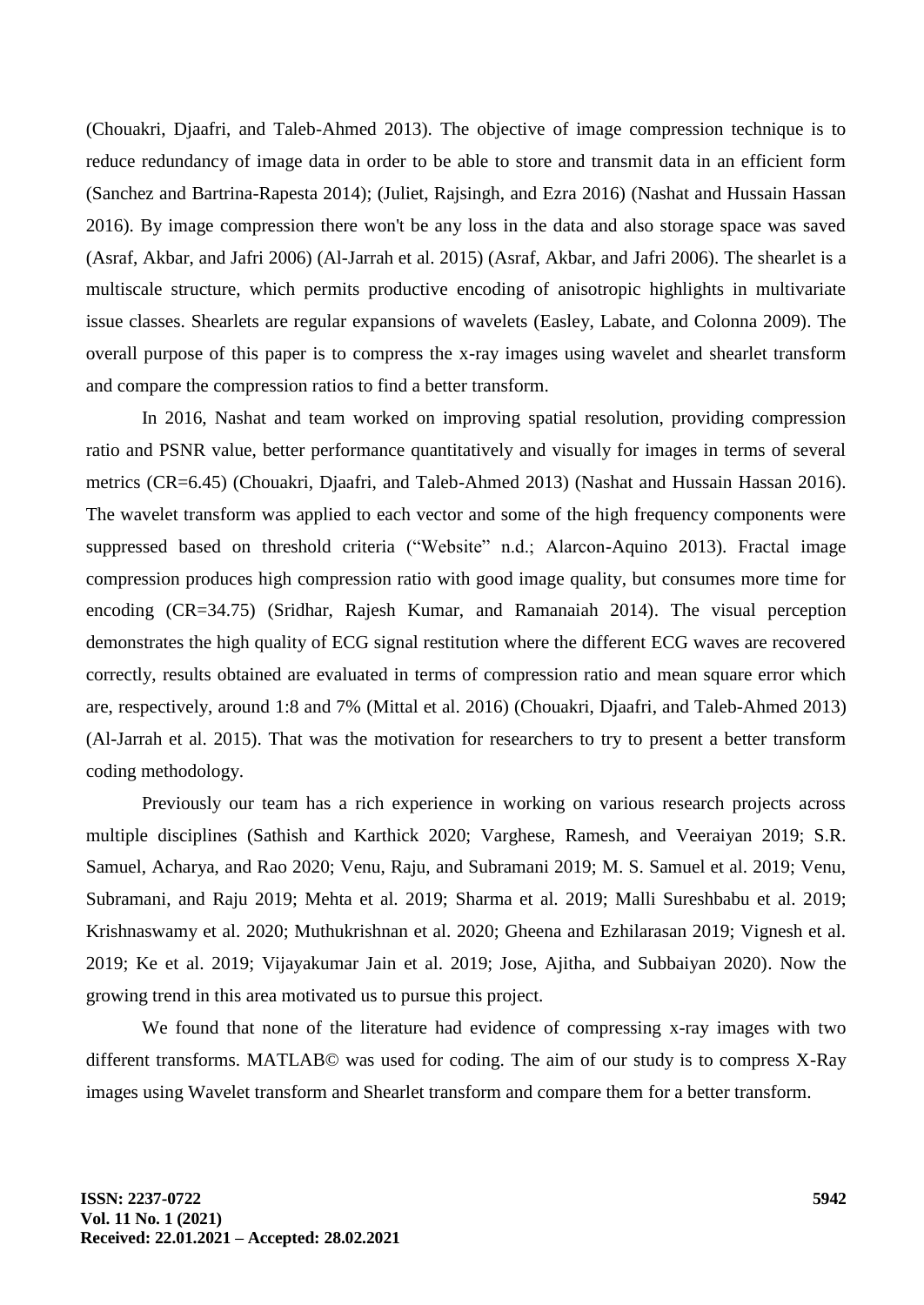#### **2. Materials and Methods**

The compression of images was done using MATLAB© code. At first we have taken 30 X-ray images for compression using wavelet (haar) transform and 30 images were compressed using shearlet transform. The sample size of each group is 30 and the total sample size was 60. This sample size was determined for G power 80% and alpha 0.05 utilizing clinical.com in reference to [\(Nashat](https://paperpile.com/c/DGijtE/EDM8)  [and Hussain Hassan 2016\)](https://paperpile.com/c/DGijtE/EDM8)[\(Sophia and Anitha 2017\).](https://paperpile.com/c/DGijtE/vowz)

For group 1 sample preparation, we resize the images to 512\*512 dimensions for wavelet transform and compression was performed. Then in the same way for group 2 sample preparation we resize the images for shearlet transform upto 512\*512. After preprocessing the image was compressed. In wavelet transform, the input image undergoes decomposition, then the decomposed image will be compressed finally reconstructed as output. While in shearlet transform the JPEG image was converted to the GIF image by pre-processing. The pre-processed original image was given as input for the transform. Initially the image will be compressed and then restored.

#### **Statistical Analysis**

The data of X-Ray images were collected from the Kaggle dataset. For statistical analysis we used SPSS 22 (Statistical Package for the Social Sciences) and the analysis done was an independent sample t-test. From the analysis we observed that wavelet transform has a higher compression ratio compared to the shearlet transform.

## **3. Results**

From Table 1, it was observed that the overall sample size was 60. 30 images were used for wavelet transform and 30 for shearlet transform for compression. The wavelet original image size ranged from 124 kb to 210 kb and for shearlet 121 kb to 211 kb. The compressed images were generated in the range of 23.7 to 26.8 kb with compression ratio in an average of 5.12 to 7.83 for wavelet. For Shearlet, the compressed image sizes ranged from 38.7 to 41.5 kb with compression ratios from 2.7 to 5.3.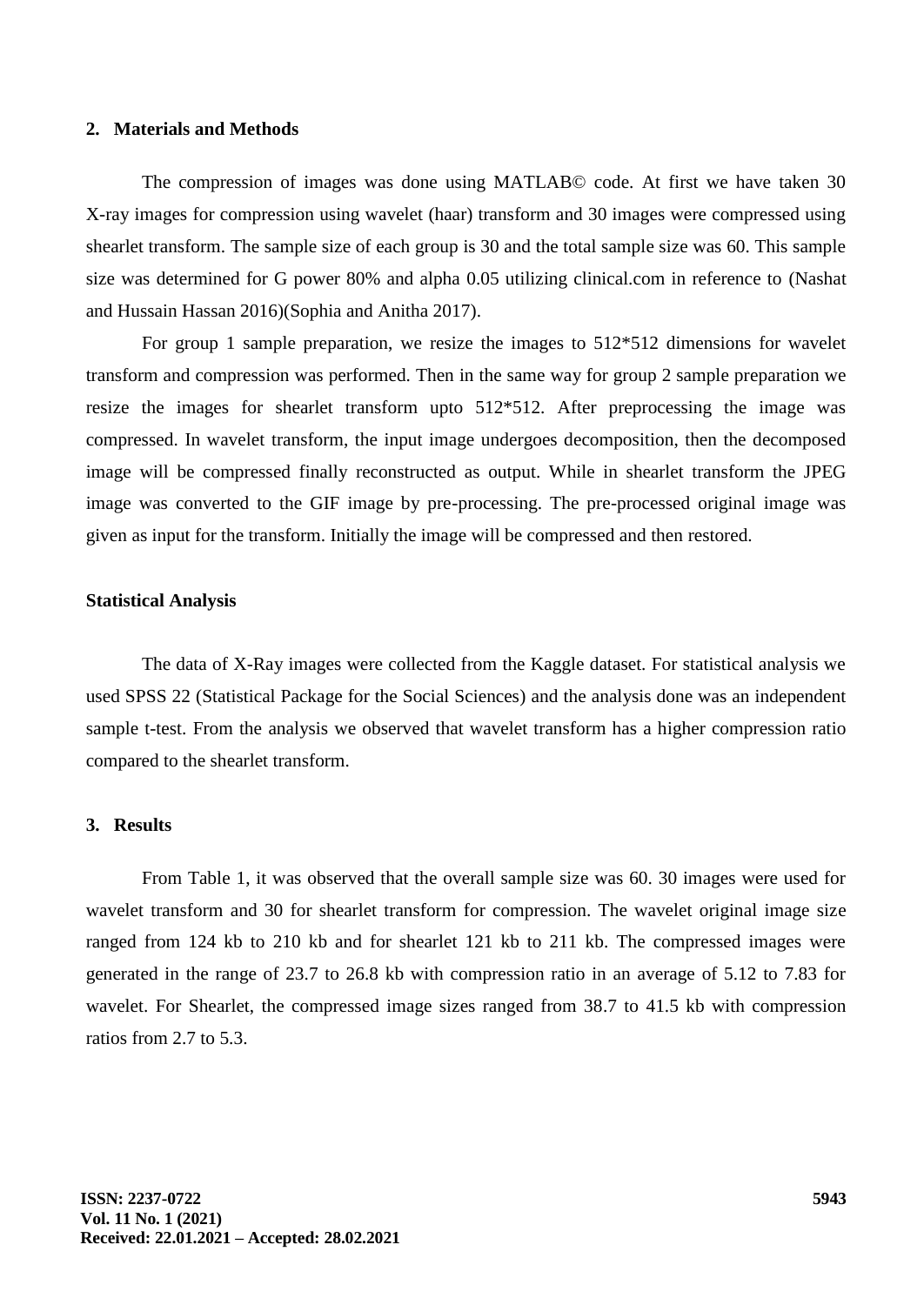| SL.            | Original | <b>Compressed</b> | <b>Wavelet</b> | Original | <b>Compressed</b> | <b>Shearlet</b>  |
|----------------|----------|-------------------|----------------|----------|-------------------|------------------|
| N <sub>0</sub> | X-ray    | by wavelet        | compression    | X-ray    | by shearlet       | compres          |
|                | image    |                   | ratio          | image    |                   | sion             |
|                | size(KB) |                   |                | size(KB) |                   | ratio            |
| $\mathbf{1}$   | 157      | 25.4              | 6.181          | 193      | 40.4              | $\overline{4.7}$ |
| $\overline{2}$ | 150      | 24                | 6.25           | 193      | 40.8              | 4.7              |
| $\overline{3}$ | 125      | 24.4              | 5.122          | 134      | 41.5              | 3.2              |
| $\overline{4}$ | 144      | 25                | 5.76           | 198      | 41                | 4.8              |
| $\overline{5}$ | 167      | 26.3              | 6.34           | 150      | 40.7              | 3.6              |
| 6              | 135      | 23.8              | 5.67           | 250      | 40                | 4.9              |
| $\overline{7}$ | 193      | 25.3              | 7.62           | 154      | 39.5              | 3.8              |
| 8              | 194      | 25.3              | 7.66           | 211      | 39.5              | 5.3              |
| 9              | 193      | 25.5              | 7.56           | 139      | 39                | 3.5              |
| 10             | 134      | 23.7              | 5.65           | 193      | 40.2              | 4.8              |
| 11             | 198      | 26.1              | 7.58           | 134      | 39.5              | 3.3              |
| 12             | 134      | 24.5              | 5.46           | 190      | 39.4              | 4.8              |
| 13             | 149      | 24.5              | 6.08           | 190      | 39                | 4.8              |
| 14             | 135      | 24.5              | 5.51           | 183      | 40.2              | 4.5              |
| 15             | 130      | 24                | 5.41           | 180      | 40.5              | 4.4              |
| 16             | 124      | 24                | 5.16           | 185      | 38.7              | 4.7              |
| 17             | 146      | 23.7              | 6.16           | 185      | 39.7              | 4.6              |
| 18             | 194      | 26                | 7.46           | 188      | 39.1              | 4.8              |
| 19             | 134      | 24                | 5.58           | 121      | 40.3              | $\overline{3}$   |
| 20             | 158      | 24.2              | 6.5            | 179      | 40.8              | 4.38             |
| 21             | 196      | 26                | 7.53           | 144      | 39                | 3.6              |
| 22             | 190      | 26.3              | 7.22           | 135      | 39                | 3.46             |
| 23             | 204      | 26.3              | 7.75           | 125      | 38.9              | 3.21             |
| 24             | 197      | 26.6              | 7.40           | 122      | 39.7              | 3.07             |
| 25             | 196      | 26.7              | 7.34           | 122      | 39.9              | 3.05             |
| 26             | 192      | $\overline{2}4.5$ | 7.83           | 211      | 39.8              | 5.3              |
| $-27$          | 164      | 23.9              | 6.86           | 122      | 39.5              | 3.08             |
| 28             | 194      | 26.3              | 7.37           | 110      | 40.2              | 2.7              |
| 29             | 210      | 26.8              | 7.83           | 122      | 40.3              | 3.02             |
| 30             | 172      | 26.7              | 6.44           | 153      | 40.4              | 3.7              |

Table 1 - Represents the Total Sample Size was 60- Wavelet (30) and Shearlet (30)

Figure 1 represents the wavelet compression of X-ray images. The input image was decomposed using the transform that splits the input image into 8 subunits and finally compressed. The reconstruction of the same lead to output images of reduced sizes. In the same way, Fig. 2 represents the compression of X-ray images using shearlet transform. The input images were pre-processed based on the code and then the compressed images were restored.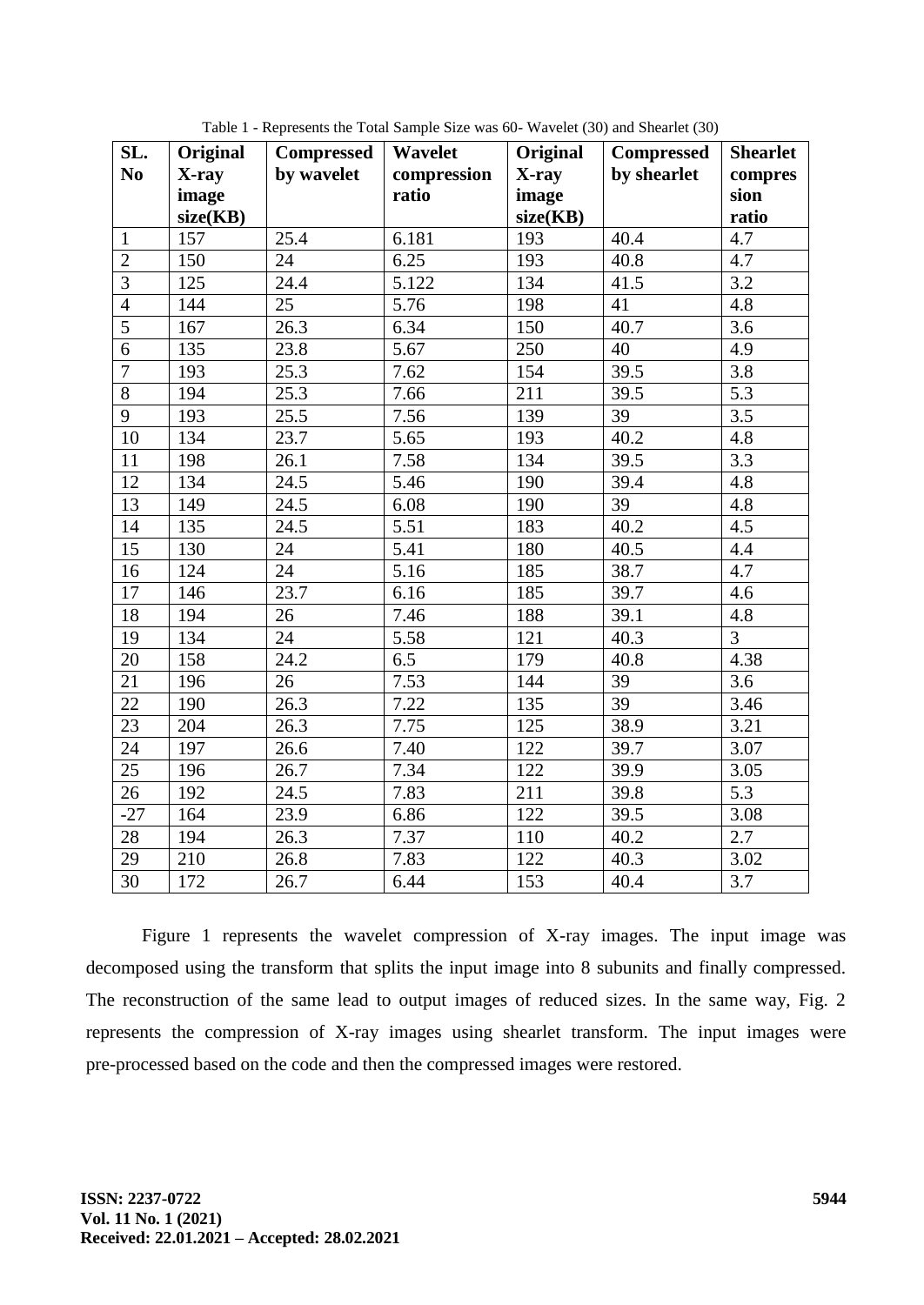## Fig. 1 - Represents Compression of X-ray Images Using Wavelet Transform







From Table 2, we observed the statistical analysis between the compression ratios of the two transforms. Wavelet based CR was seen to be of higher mean (6.61) when compared to shearlet (4.025). Hence wavelet transform is proposed to a better transform for compressing X-Ray images. Table 3 addresses the comparison of wavelet based compression ratio with shearlet transforms based compression ratio for 30 X-ray images there is a statistical insignificance between both the data  $(P=0.284)$   $(P<0.05$ , independent sample t test).

Table 2 - Represents the statistical analysis between the CR generated by wavelet and shearlet transform. Wavelet based compression ratio was higher (6.6146) than the shearlet transforms (4.0257). Hence, proving to be a better compression transform than its counterpart (shearlet)

| <b>Group Statistics</b> |                                 |  |  |                                         |        |  |  |  |
|-------------------------|---------------------------------|--|--|-----------------------------------------|--------|--|--|--|
|                         | N                               |  |  | Mean   Std. Deviation   Std. Error Mean |        |  |  |  |
| comp_ratio              | wavelet   30   6.6146   .92531  |  |  |                                         | .16894 |  |  |  |
|                         | shearlet   30   4.0257   .80440 |  |  |                                         | .14686 |  |  |  |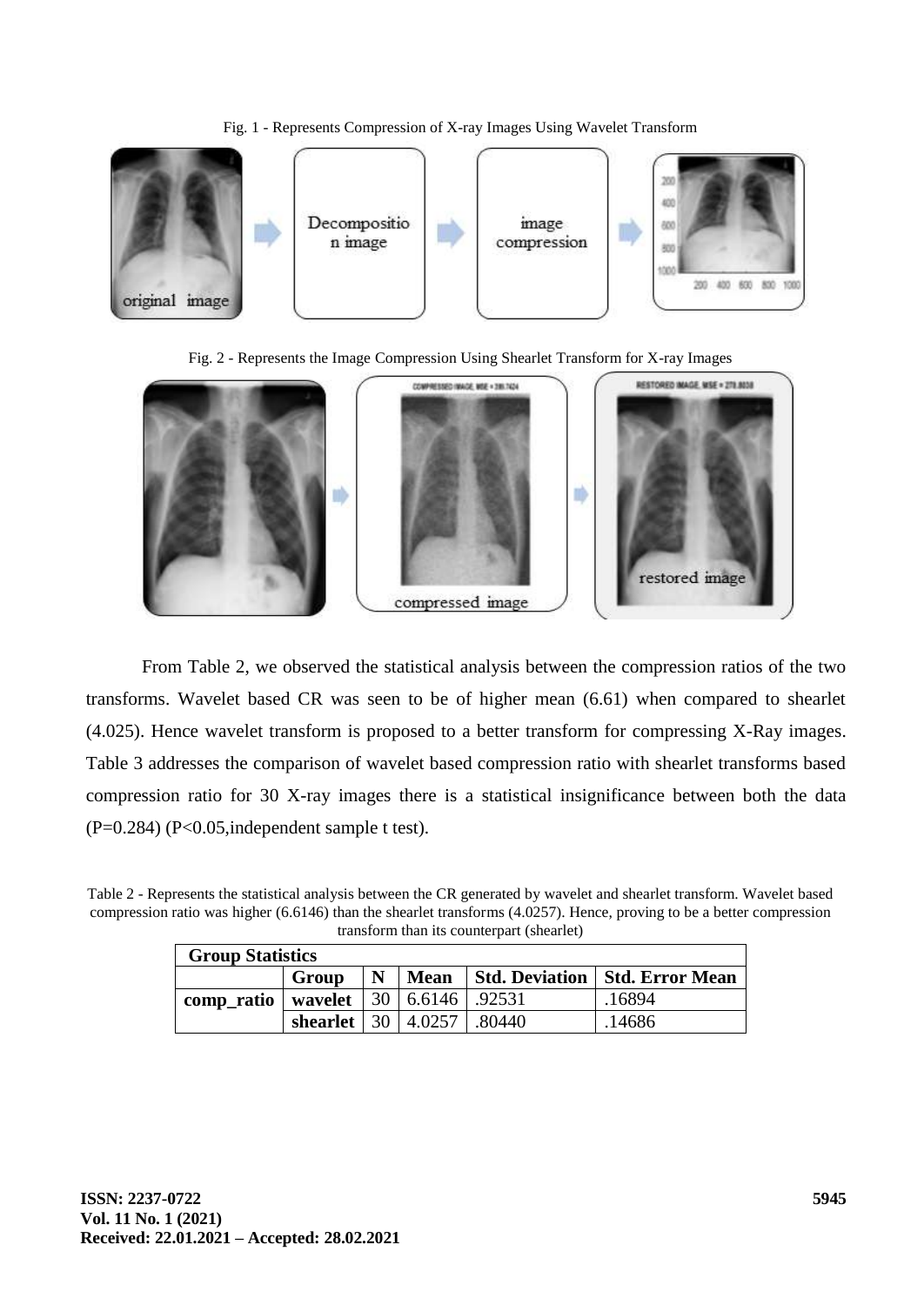Table 3 - Represents the result of an Independent sample t test, for wavelet based compression ratio of X-ray images. There was a statistical significance between wavelet and shearlet data (p=0.284) (p<0.05 Independent sample t test).

| <b>Independent Samples Test</b> |                      |                                                             |      |                              |      |                         |                               |                                   |                                                        |              |
|---------------------------------|----------------------|-------------------------------------------------------------|------|------------------------------|------|-------------------------|-------------------------------|-----------------------------------|--------------------------------------------------------|--------------|
|                                 |                      | <b>Levene's Test</b><br>for Equality of<br><b>Variances</b> |      | t-test for Equality of Means |      |                         |                               |                                   |                                                        |              |
|                                 |                      | F                                                           | Sig. | t                            | df   | Sig.<br>$(2 -$<br>taile | Mean<br><b>Differe</b><br>nce | Std.<br>Error<br><b>Differenc</b> | 95% Confidence<br>Interval of the<br><b>Difference</b> |              |
|                                 |                      |                                                             |      |                              |      | d)                      |                               | e                                 | Lower                                                  | <b>Upper</b> |
| Com                             | Equal                | 1.16                                                        | .28  | 11.5                         | 58   | .000                    | 2.5889                        | .22385                            | 2.140                                                  | 3.037        |
| p_rat<br>io                     | variances<br>assumed |                                                             |      |                              |      |                         |                               |                                   |                                                        |              |
|                                 | Equal<br>variances   |                                                             |      | 11.5                         | 56.8 | .000                    | 2.5889                        | .22385                            | 2.140                                                  | 3.037        |
|                                 | not<br>assumed       |                                                             |      |                              |      |                         |                               |                                   |                                                        |              |

Figure 3 depicts Bar chart representation of the comparison between wavelet and shearlet transform compression ratio for X-ray images. There was a statistical insignificance between the data (P=0.28) (P<0.05, independent sample t test). Wavelet transform which appears to produce higher standard deviation (0.9) when compared with shearlet transform which appears to produce lower results with lower standard deviation (0.8).

Fig. 3 - Comparison between wavelet and Shearlet transform compression ratio for X-ray images. Wavelet transform appears to produce the most consistent results with higher standard deviation (0.92), when compared with shearlet transform which appears to produce lower results with lower standard deviation (0.8). X Axis: Wavelet vs Shearlet transform group Y Axis: Mean value of compression ratio +/- 1 SD.

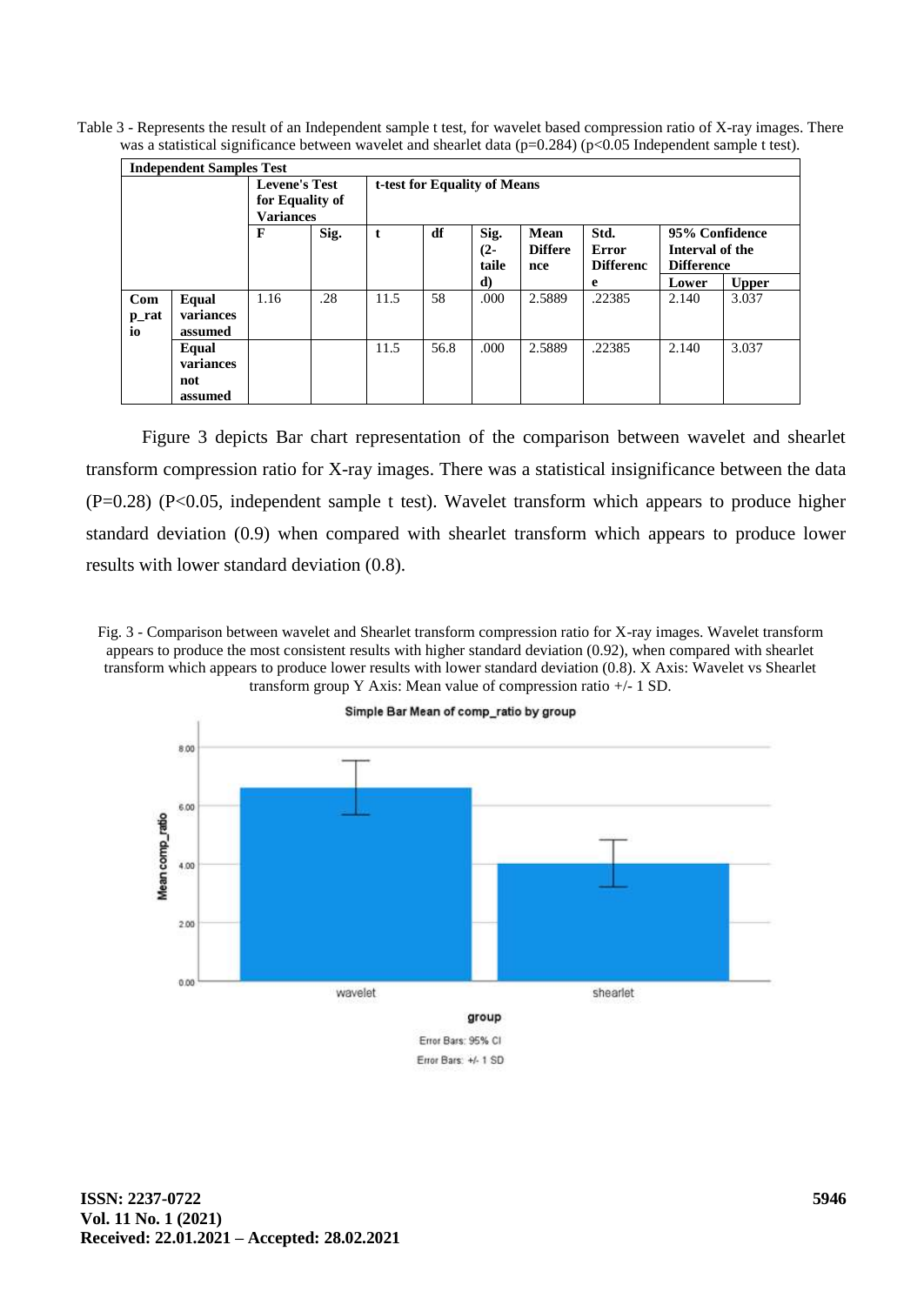## **4. Discussion**

In this study we observed that wavelet transform appears to be a better transform compared to shearlet transform based on its compression ratios. This has been depicted in Table 2 and Fig. 3. Improvements in both compression ratio and computational time have been reported (CR=28.85) [\(Hnesh and Demirel 2016\).](https://paperpile.com/c/DGijtE/qSG8) The results reported good image quality in terms of several metrics [\(\(Reddy et al. 2016\)\)](https://paperpile.com/c/DGijtE/TaFL). Experimental results illustrate that the proposed compression algorithm produces high compression ratio and has a good fine detail [\(\(Zuo et al. 2015\)\)](https://paperpile.com/c/DGijtE/BtmH). Achieve higher compression ratios than existing standard lossless compression techniques and also meets the legal requirement of medical image archiving [\(\(Asraf, Akbar, and Jafri 2006\)\)](https://paperpile.com/c/DGijtE/LEOe). The proposed procedure when applied on Computed Tomography (CT) liver image yields significantly better compression rates without loss in the originality [\(\(Sran, Gupta, and Singh 2013\)\)](https://paperpile.com/c/DGijtE/3eks). Since wavelet transforms are mostly reported as a better compression alternative to conventional methods, we were unable to report any negative citations for the same. From the above data, different transforms are used in image compression but none of them compared the CR of different transforms. So this study helps to find better transforms with better CR. Our paper will be the first of its kind to compare different transforms for X-Ray images. Although the statistical data was insignificant, the experimental data defines that wavelet transform as a better transform for compressing X-Ray images. The use of shearlet as a compression transform for X-ray images is the novelty we have opted for in this study.

Our institution is passionate about high quality evidence based research and has excelled in various fields [\(\(Vijayashree Priyadharsini 2019; Ezhilarasan, Apoorva, and Ashok Vardhan 2019;](https://paperpile.com/c/DGijtE/TCRBq+YXc1W+kDODi+QzCR2+NmJ28+5Df2w+0HFwc)  [Ramesh et al. 2018; Mathew et al. 2020; Sridharan et al. 2019; Pc, Marimuthu, and Devadoss 2018;](https://paperpile.com/c/DGijtE/TCRBq+YXc1W+kDODi+QzCR2+NmJ28+5Df2w+0HFwc)  [Ramadurai et al. 2019\).](https://paperpile.com/c/DGijtE/TCRBq+YXc1W+kDODi+QzCR2+NmJ28+5Df2w+0HFwc) We hope this study adds to this rich legacy.

Limitation we faced in our study was that the images had to be preprocessed before the compression based on the code. By optimising the code we can perform compression without any changes in the image.

The code can be enhanced so we can perform compression regardless the size, dimensions of the image and get a better compression ratio.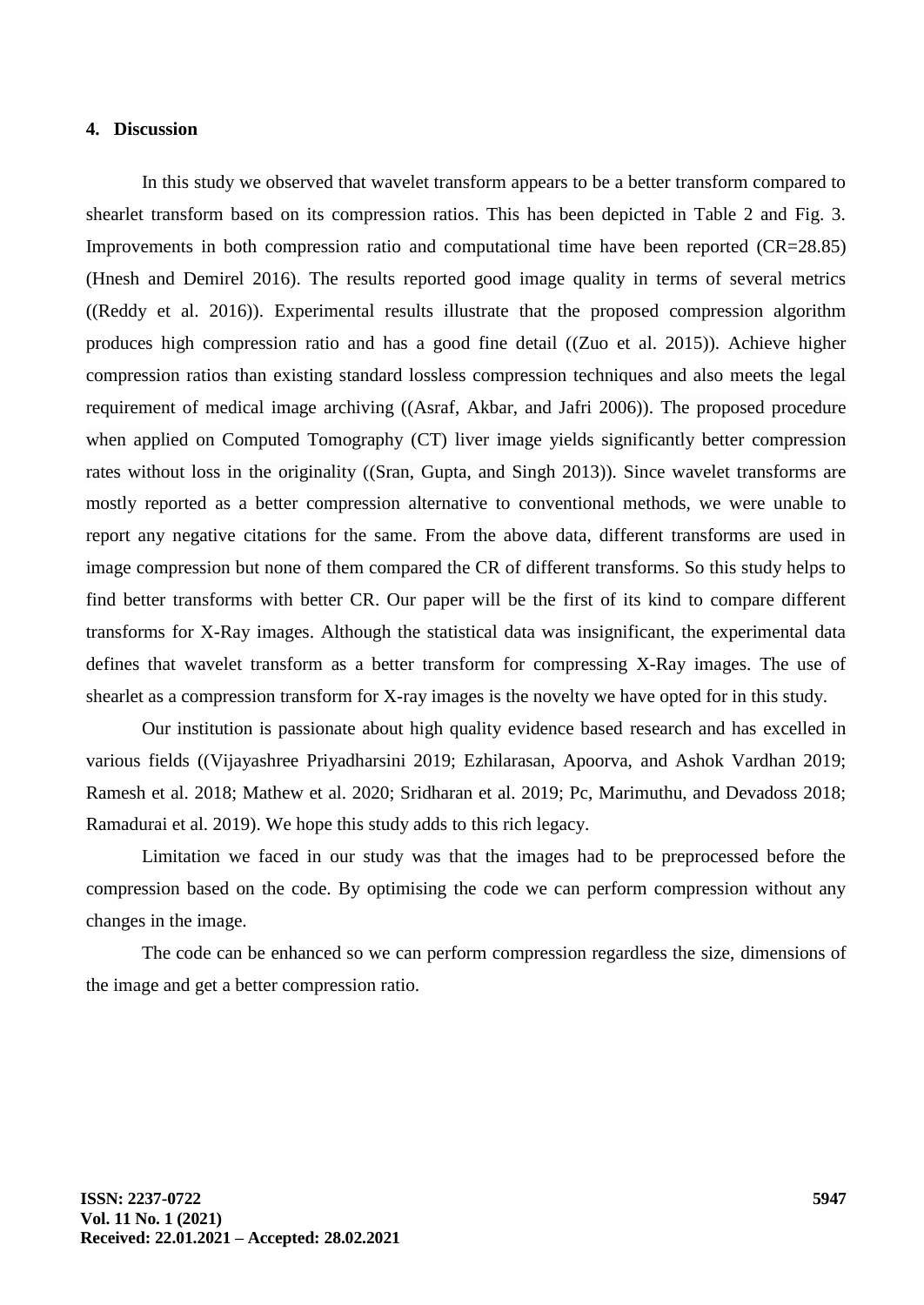## **5. Conclusion**

Wavelet transform has better compression ratio compared with shearlet transform. Even though the statistical data was insignificant, the experimental data defines that wavelet transform was better than shearlet transform.

## **Declarations**

#### **Conflict of Interests**

No conflict of interest in this manuscript

# **Authors Contribution**

Author GDP was involved in compression of images, data collection and manuscript writing. Author ND was involved in conceptualization, data validation and critical review of manuscript.

#### **Acknowledgments**

The authors would like to express their gratitude towards Saveetha School of Engineering, Saveetha Institute of Medical and Technical Sciences (Formerly known as Saveetha University) for providing the necessary infrastructure to carry out this work successfully.

## **Funding**

We thank the following organisations for providing financial support that enabled us to complete the study.

- 1. Sri Chakra Consultants.
- 2. Saveetha University.
- 3. Saveetha Institute of Medical and Technical Sciences.
- 4. Saveetha School of Engineering.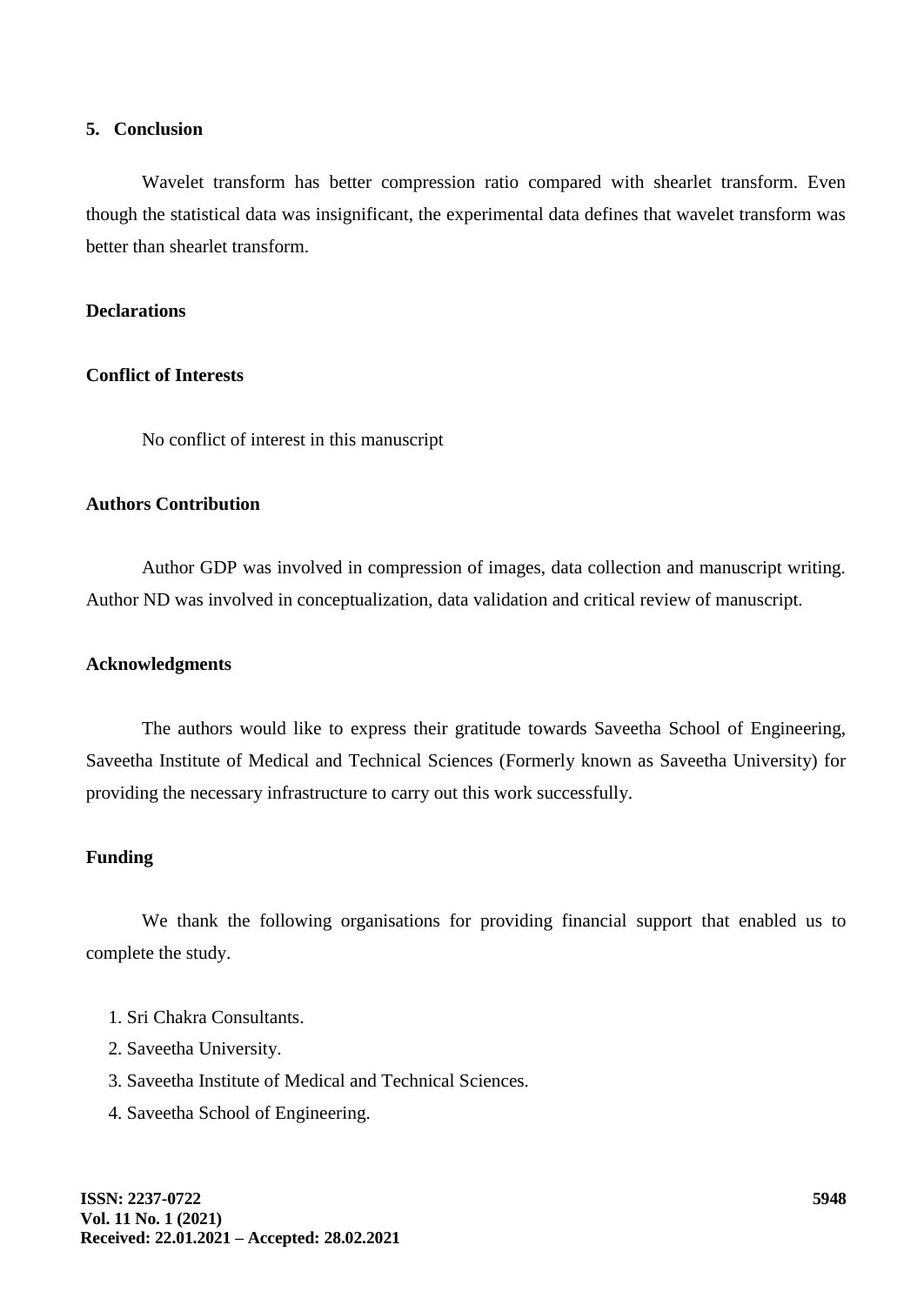## **References**

[Alarcon-Aquino, V. 2013. "Lossy Image Compression Using Discrete Wavelet Transform and](http://paperpile.com/b/DGijtE/DcBi)  [Thresholding Techniques."](http://paperpile.com/b/DGijtE/DcBi) *[The Open Cybernetics & Systemics Journal](http://paperpile.com/b/DGijtE/DcBi)*[.](http://paperpile.com/b/DGijtE/DcBi)  [https://doi.org/10.2174/1874110x01307010032.](http://paperpile.com/b/DGijtE/DcBi)

[Al-Jarrah, Omar Y., Paul D. Yoo, Sami Muhaidat, George K. Karagiannidis, and Kamal Taha. 2015.](http://paperpile.com/b/DGijtE/pGTG)  ["Efficient Machine Learning for Big Data: A Review."](http://paperpile.com/b/DGijtE/pGTG) *[Big Data Research](http://paperpile.com/b/DGijtE/pGTG)*[.](http://paperpile.com/b/DGijtE/pGTG)  [https://doi.org/10.1016/j.bdr.2015.04.001.](http://paperpile.com/b/DGijtE/pGTG)

[Asraf, R., M. Akbar, and N. Jafri. 2006. "Diagnostically Lossless Compression-2 of Medical](http://paperpile.com/b/DGijtE/LEOe)  [Images."](http://paperpile.com/b/DGijtE/LEOe) *[1st Transdisciplinary Conference on Distributed Diagnosis and Home Healthcare, 2006.](http://paperpile.com/b/DGijtE/LEOe)  [D2H2.](http://paperpile.com/b/DGijtE/LEOe)* [https://doi.org/10.1109/ddhh.2006.1624789.](http://paperpile.com/b/DGijtE/LEOe)

[Bruylants, Tim, Adrian Munteanu, and Peter Schelkens. 2015. "Wavelet Based Volumetric Medical](http://paperpile.com/b/DGijtE/1k3a)  [Image Compression."](http://paperpile.com/b/DGijtE/1k3a) *[Signal Processing: Image Communication](http://paperpile.com/b/DGijtE/1k3a)*[.](http://paperpile.com/b/DGijtE/1k3a)  [https://doi.org/10.1016/j.image.2014.12.007.](http://paperpile.com/b/DGijtE/1k3a)

[Chouakri, S. A., O. Djaafri, and A. Taleb-Ahmed. 2013. "Wavelet Transform and Huffman Coding](http://paperpile.com/b/DGijtE/b66U)  [Based Electrocardiogram Compression Algorithm: Application to Telecardiology."](http://paperpile.com/b/DGijtE/b66U) *[Journal of](http://paperpile.com/b/DGijtE/b66U)  [Physics: Conference Series](http://paperpile.com/b/DGijtE/b66U)*[. https://doi.org/10.1088/1742-6596/454/1/012086.](http://paperpile.com/b/DGijtE/b66U)

[Easley, G. R., D. Labate, and F. Colonna. 2009. "Shearlet-Based Total Variation Diffusion for](http://paperpile.com/b/DGijtE/TZra)  [Denoising."](http://paperpile.com/b/DGijtE/TZra) *[IEEE Transactions on Image Processing](http://paperpile.com/b/DGijtE/TZra)*[. https://doi.org/](http://paperpile.com/b/DGijtE/TZra)[10.1109/tip.2008.2008070.](http://dx.doi.org/10.1109/tip.2008.2008070)

[Ezhilarasan, Devaraj, Velluru S. Apoorva, and Nandhigam Ashok Vardhan. 2019. "Syzygium](http://paperpile.com/b/DGijtE/YXc1W)  [Cumini Extract Induced Reactive Oxygen Species-Mediated Apoptosis in Human Oral Squamous](http://paperpile.com/b/DGijtE/YXc1W)  [Carcinoma Cells."](http://paperpile.com/b/DGijtE/YXc1W) *[Journal of Oral Pathology & Medicine: Official Publication of the International](http://paperpile.com/b/DGijtE/YXc1W)  [Association of Oral Pathologists and the American Academy of Oral Pathology](http://paperpile.com/b/DGijtE/YXc1W)* [48 \(2\): 115–21.](http://paperpile.com/b/DGijtE/YXc1W)

[Gheena, S., and D. Ezhilarasan. 2019. "Syringic Acid Triggers Reactive Oxygen Species-Mediated](http://paperpile.com/b/DGijtE/Bn959)  [Cytotoxicity in HepG2 Cells."](http://paperpile.com/b/DGijtE/Bn959) *[Human & Experimental Toxicology](http://paperpile.com/b/DGijtE/Bn959)* [38 \(6\): 694–702.](http://paperpile.com/b/DGijtE/Bn959)

[Hnesh, Allaeldien Mohamed G., and Hasan Demirel. 2016. "DWT-DCT-SVD Based Hybrid Lossy](http://paperpile.com/b/DGijtE/qSG8)  [Image Compression Technique."](http://paperpile.com/b/DGijtE/qSG8) *[2016 International Image Processing, Applications and Systems](http://paperpile.com/b/DGijtE/qSG8)  [\(IPAS\)](http://paperpile.com/b/DGijtE/qSG8)*[. https://doi.org/10.1109/ipas.2016.7880068.](http://paperpile.com/b/DGijtE/qSG8)

[Jose, Jerry, Ajitha, and Haripriya Subbaiyan. 2020. "Different Treatment Modalities Followed by](http://paperpile.com/b/DGijtE/rZNUd)  [Dental Practitioners for Ellis Class 2 Fracture –](http://paperpile.com/b/DGijtE/rZNUd) A Questionnaire-Based Survey." *[The Open Dentistry](http://paperpile.com/b/DGijtE/rZNUd)  [Journal](http://paperpile.com/b/DGijtE/rZNUd)* [14 \(1\): 59–65.](http://paperpile.com/b/DGijtE/rZNUd)

[Juliet, Sujitha, Elijah Blessing Rajsingh, and Kirubakaran Ezra. 2016. "A Novel Medical Image](http://paperpile.com/b/DGijtE/N93P)  [Compression Using Ripplet Transform."](http://paperpile.com/b/DGijtE/N93P) *[Journal of Real-Time Image Processing](http://paperpile.com/b/DGijtE/N93P)*[.](http://paperpile.com/b/DGijtE/N93P)  [https://doi.org/10.1007/s11554-013-0367-9.](http://paperpile.com/b/DGijtE/N93P)

[Ke, Yang, Mohammed Saleh Al Aboody, Wael Alturaiki, Suliman A. Alsagaby, Faiz Abdulaziz](http://paperpile.com/b/DGijtE/N6A5r)  [Alfaiz, Vishnu Priya Veeraraghavan, and Suresh Mickymaray. 2019. "Photosynthesized Gold](http://paperpile.com/b/DGijtE/N6A5r)  [Nanoparticles from Catharanthus Roseus Induces Caspase-Mediated Apoptosis in Cervical Cancer](http://paperpile.com/b/DGijtE/N6A5r)  [Cells \(HeLa\)."](http://paperpile.com/b/DGijtE/N6A5r) *[Artificial Cells, Nanomedicine, and Biotechnology](http://paperpile.com/b/DGijtE/N6A5r)* [47 \(1\): 1938–46.](http://paperpile.com/b/DGijtE/N6A5r)

[Krishnaswamy, Haribabu, Sivaprakash Muthukrishnan, Sathish Thanikodi, Godwin Arockiaraj](http://paperpile.com/b/DGijtE/lVAEU)  [Antony, and Vijayan Venkatraman. 2020. "Investigation of](http://paperpile.com/b/DGijtE/lVAEU) Air Conditioning Temperature Variation [by Modifying the Structure of Passenger Car Using Computational Fluid Dynamics."](http://paperpile.com/b/DGijtE/lVAEU) *[Thermal](http://paperpile.com/b/DGijtE/lVAEU)  [Science](http://paperpile.com/b/DGijtE/lVAEU)* [24 \(1 Part B\): 495–98.](http://paperpile.com/b/DGijtE/lVAEU)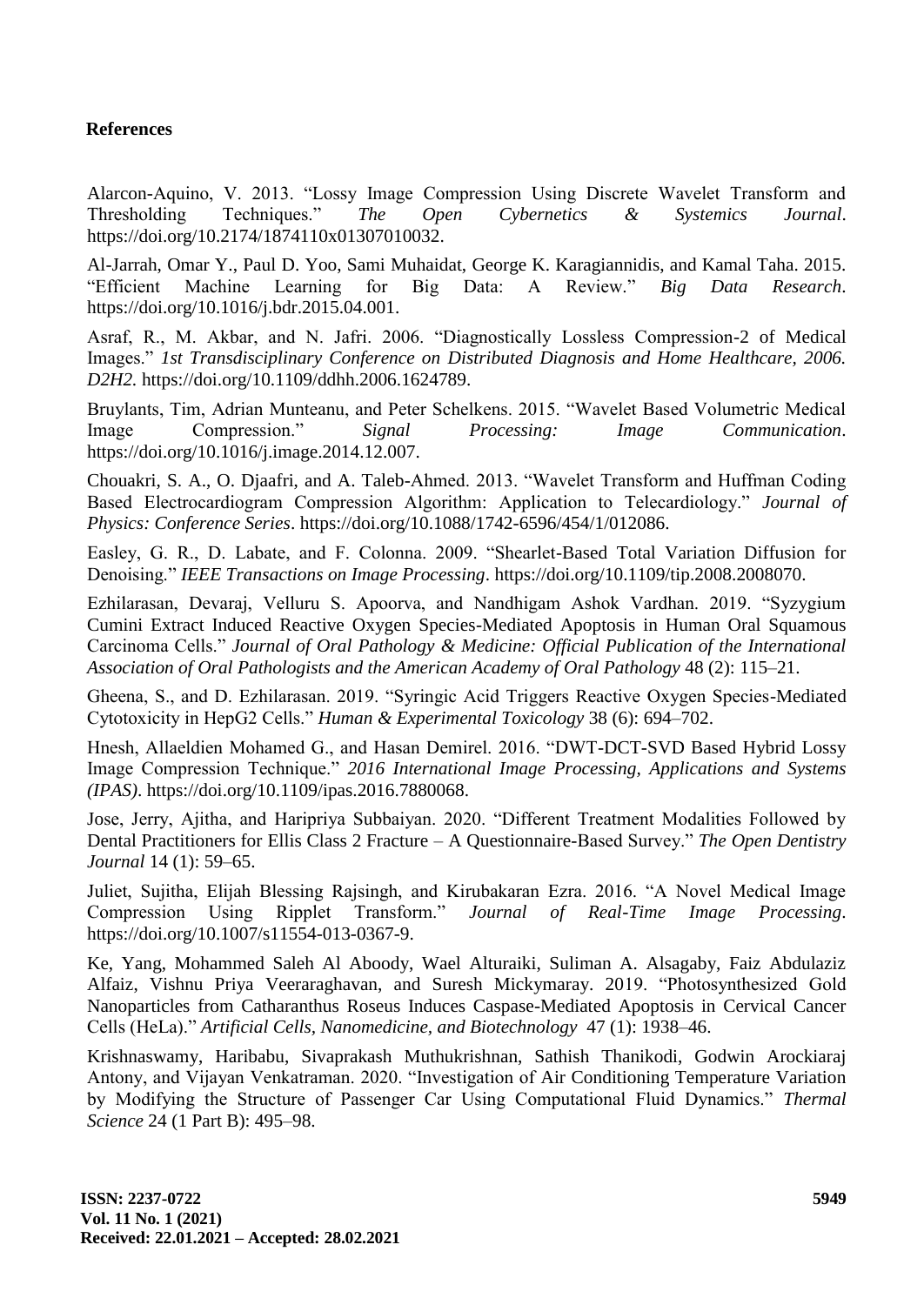[Malli Sureshbabu, Nivedhitha, Kathiravan Selvarasu, Jayanth Kumar V, Mahalakshmi Nandakumar,](http://paperpile.com/b/DGijtE/h6kx1)  [and Deepak Selvam. 2019. "Concentrated Growth Factors as an Ingenious Biomaterial in](http://paperpile.com/b/DGijtE/h6kx1) [Regeneration of Bony Defects after Periapical Surgery: A Report of Two Cases."](http://paperpile.com/b/DGijtE/h6kx1) *[Case Reports in](http://paperpile.com/b/DGijtE/h6kx1)  [Dentistry](http://paperpile.com/b/DGijtE/h6kx1)* [2019 \(January\): 7046203.](http://paperpile.com/b/DGijtE/h6kx1)

[Mathew, M. G., S. R. Samuel, A. J. Soni, and K. B. Roopa. 2020. "Evaluation of Adhesion of](http://paperpile.com/b/DGijtE/QzCR2)  [Streptococcus Mutans, Plaque Accumulation on Zirconia and Stainless Steel Crowns, and](http://paperpile.com/b/DGijtE/QzCR2)  [Surrounding Gingival Inflammation in Primary …."](http://paperpile.com/b/DGijtE/QzCR2) *[Clinical Oral Investigations](http://paperpile.com/b/DGijtE/QzCR2)*[.](http://paperpile.com/b/DGijtE/QzCR2)  [https://link.springer.com/article/10.1007/s00784-020-03204-9.](https://link.springer.com/article/10.1007/s00784-020-03204-9)

[Mehta, Meenu, Deeksha, Devesh Tewari, Gaurav Gupta, Rajendra Awasthi, Harjeet Singh, Parijat](http://paperpile.com/b/DGijtE/uETxp)  [Pandey, et al. 2019. "Oligonucleotide Therapy: An Emerging Focus Area for Drug Delivery in](http://paperpile.com/b/DGijtE/uETxp)  [Chronic Inflammatory Respiratory Diseases."](http://paperpile.com/b/DGijtE/uETxp) *[Chemico-Biological Interactions](http://paperpile.com/b/DGijtE/uETxp)* [308 \(August\):](http://paperpile.com/b/DGijtE/uETxp)  [206–15.](http://paperpile.com/b/DGijtE/uETxp)

[Mittal, Anshu, Chinmoy Kundu, Ranjan Bose, and R. K. Shevgaonkar. 2016. "Entropy Based Image](http://paperpile.com/b/DGijtE/IsFu)  [Segmentation with Wavelet Compression for Energy Efficient LTE Systems."](http://paperpile.com/b/DGijtE/IsFu) *[2016 23rd](http://paperpile.com/b/DGijtE/IsFu)  [International Conference on Telecommunications \(ICT\)](http://paperpile.com/b/DGijtE/IsFu)*[. https://doi.org/10.1109/ict.2016.7500430.](http://paperpile.com/b/DGijtE/IsFu)

[Muthukrishnan, Sivaprakash, Haribabu Krishnaswamy, Sathish Thanikodi, Dinesh Sundaresan, and](http://paperpile.com/b/DGijtE/QE8Wy)  [Vijayan Venkatraman. 2020. "Support Vector Machine for Modelling and Simulation of Heat](http://paperpile.com/b/DGijtE/QE8Wy)  [Exchangers."](http://paperpile.com/b/DGijtE/QE8Wy) *[Thermal Science](http://paperpile.com/b/DGijtE/QE8Wy)* [24 \(1 Part B\): 499–503.](http://paperpile.com/b/DGijtE/QE8Wy)

[Nashat, Ahmed A., and N. M. Hussain Hassan. 2016. "Image Compression Based upon Wavelet](http://paperpile.com/b/DGijtE/EDM8)  [Transform and a Statistical Threshold."](http://paperpile.com/b/DGijtE/EDM8) *[2016 International Conference on Optoelectronics and](http://paperpile.com/b/DGijtE/EDM8)  [Image Processing \(ICOIP\)](http://paperpile.com/b/DGijtE/EDM8)*[. https://doi.org/10.1109/optip.2016.7528492.](http://paperpile.com/b/DGijtE/EDM8)

[Pc, J., T. Marimuthu, and P. Devadoss. 2018. "Prevalence and Measurement of Anterior Loop of the](http://paperpile.com/b/DGijtE/5Df2w)  [Mandibular Canal Using CBCT: A Cross Sectional Study."](http://paperpile.com/b/DGijtE/5Df2w) *Clinical Implant [Dentistry and Related](http://paperpile.com/b/DGijtE/5Df2w)  [Research](http://paperpile.com/b/DGijtE/5Df2w)*[. https://europepmc.org/article/med/29624863.](http://paperpile.com/b/DGijtE/5Df2w)

[Ramadurai, Neeraja, Deepa Gurunathan, A. Victor Samuel, Emg Subramanian, and Steven J. L.](http://paperpile.com/b/DGijtE/0HFwc)  [Rodrigues. 2019. "Effectiveness of 2% Articaine as an Anesthetic Agent in Children: Randomized](http://paperpile.com/b/DGijtE/0HFwc)  [Controlled Trial."](http://paperpile.com/b/DGijtE/0HFwc) *[Clinical Oral Investigations](http://paperpile.com/b/DGijtE/0HFwc)* [23 \(9\): 3543–50.](http://paperpile.com/b/DGijtE/0HFwc)

[Ramesh, Asha, Sheeja Varghese, Nadathur D. Jayakumar, and Sankari Malaiappan. 2018.](http://paperpile.com/b/DGijtE/kDODi)  ["Comparative Estimation of Sulfiredoxin Levels between Chronic Periodontitis and Healthy Patients](http://paperpile.com/b/DGijtE/kDODi)  - [A Case-Control Study."](http://paperpile.com/b/DGijtE/kDODi) *[Journal of Periodontology](http://paperpile.com/b/DGijtE/kDODi)* [89 \(10\): 1241–48.](http://paperpile.com/b/DGijtE/kDODi)

[Reddy, B. Venkateswara, B. Venkateswara Reddy, P. Bhaskara Reddy, P. Sateesh Kumar, and A.](http://paperpile.com/b/DGijtE/TaFL)  [Sateesh Reddy. 2016. "Lossless Compression of Medical](http://paperpile.com/b/DGijtE/TaFL) Images for Better Diagnosis." *[2016 IEEE](http://paperpile.com/b/DGijtE/TaFL)  [6th International Conference on Advanced Computing \(IACC\)](http://paperpile.com/b/DGijtE/TaFL)*[. https://doi.org/10.1109/iacc.2016.81.](http://paperpile.com/b/DGijtE/TaFL)

[Samuel, Melvin S., Jayanta Bhattacharya, Sankalp Raj, Needhidasan Santhanam, Hemant Singh, and](http://paperpile.com/b/DGijtE/muE5d)  [N. D. Pradeep Singh. 2019. "Efficient Removal of Chromium](http://paperpile.com/b/DGijtE/muE5d) (VI) from Aqueous Solution Using [Chitosan Grafted Graphene Oxide \(CS-GO\) Nanocomposite."](http://paperpile.com/b/DGijtE/muE5d) *[International Journal of Biological](http://paperpile.com/b/DGijtE/muE5d)  [Macromolecules](http://paperpile.com/b/DGijtE/muE5d)* [121 \(January\): 285–92.](http://paperpile.com/b/DGijtE/muE5d)

[Samuel, Srinivasan Raj, Shashidhar Acharya, and Jeevika Chandrasekar Rao. 2020. "School](http://paperpile.com/b/DGijtE/Deuw3)  [Interventions-Based Prevention of Early-Childhood Caries among 3-5-Year-Old Children from Very](http://paperpile.com/b/DGijtE/Deuw3)  [Low Socioeconomic Status: Two-Year Randomized Trial."](http://paperpile.com/b/DGijtE/Deuw3) *[Journal of Public Health Dentistry](http://paperpile.com/b/DGijtE/Deuw3)* [80](http://paperpile.com/b/DGijtE/Deuw3)   $(1): 51-60.$ 

[Sanchez, Victor, and Joan Bartrina-Rapesta. 2014. "Lossless Compression of Medical Images Based](http://paperpile.com/b/DGijtE/tG8b)  [on HEVC Intra Coding."](http://paperpile.com/b/DGijtE/tG8b) *[2014 IEEE International Conference on Acoustics, Speech and Signal](http://paperpile.com/b/DGijtE/tG8b)  [Processing \(ICASSP\)](http://paperpile.com/b/DGijtE/tG8b)*[. https://doi.org/10.1109/icassp.2014.6854881.](http://paperpile.com/b/DGijtE/tG8b)